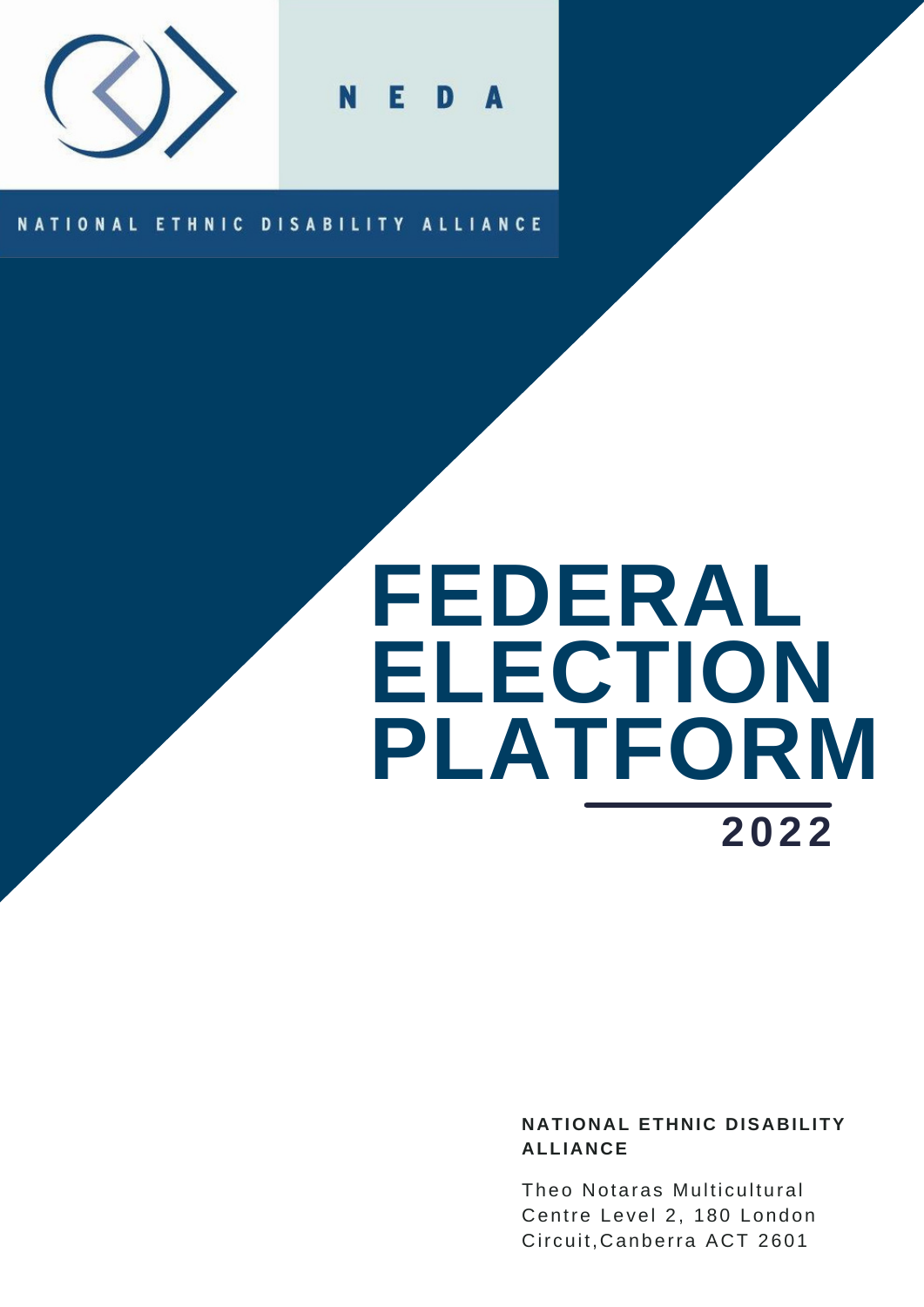# **TABLE OF CONTENTS**

| <b>About NEDA</b>                           | 3  |
|---------------------------------------------|----|
| <b>National Disability Insurance Scheme</b> | 4  |
| Immigration                                 |    |
| <b>Regulation, Safety and Training</b>      | 9  |
| <b>Emergency Disaster Planning</b>          | 11 |
| <b>Disability Royal Commission</b>          | 13 |
| <b>Economic Security</b>                    | 14 |
| Data                                        | 17 |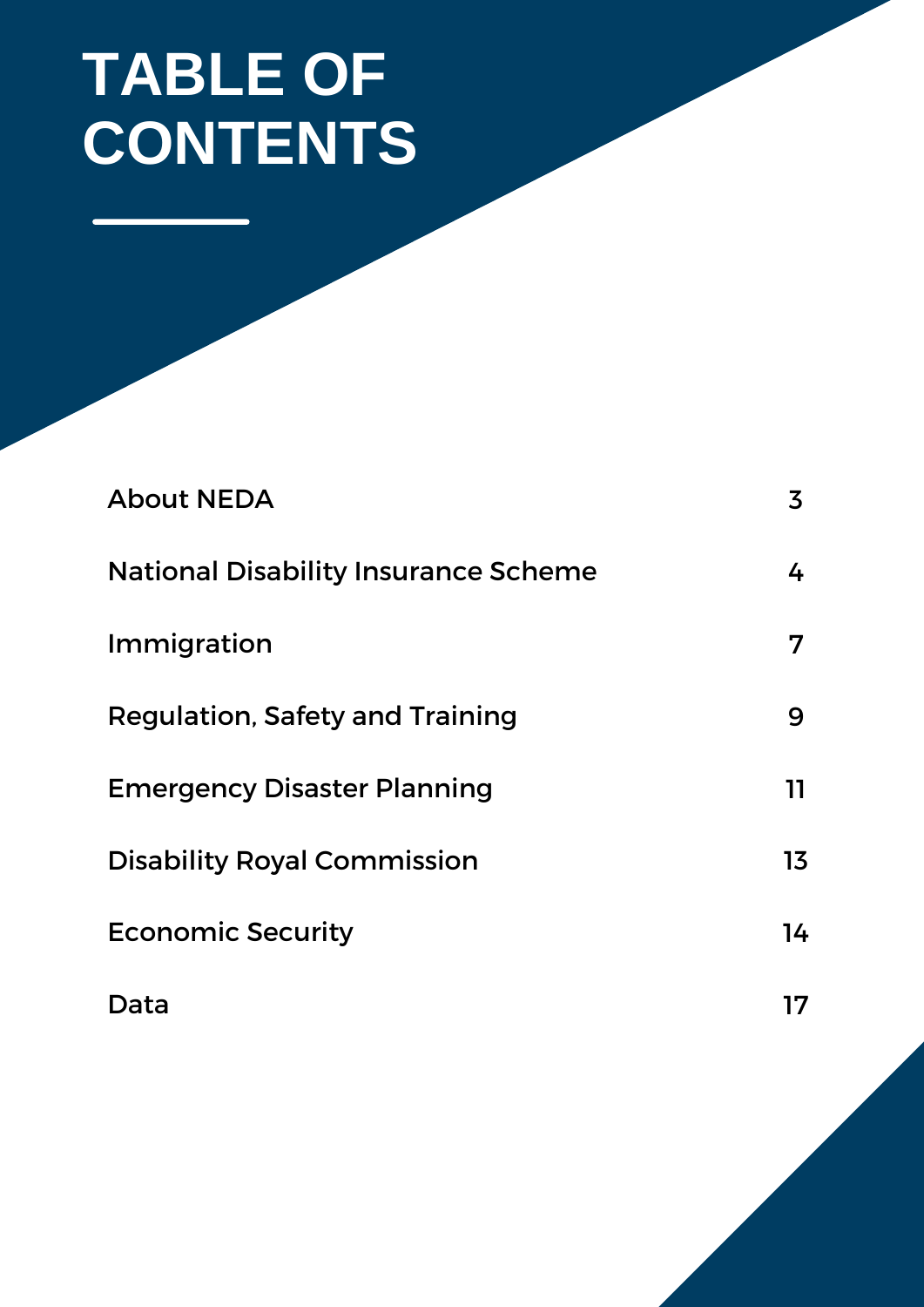

National Ethnic Disability Alliance (NEDA) is a national Disabled People's Organisation (DPO) governed by and comprised of people with disability from culturally and linguistically diverse (CaLD), migrant, and refugee backgrounds. Our key purpose is to promote, protect and advance the human rights and freedoms of all people with disability from CALD and migrant and refugee backgrounds in Australia.

In addition to individual membership, our national membership is comprised of community-led organisations in each state and territory:

- Diversity and Disability Program delivered at the Migrant Resource Centre (MRC) St Albans office in Victoria;
- Multicultural Disability Advocacy Association of New South Wales;
- Kin Advocacy in Western Australia;
- The Advocacy and Support Centre in Queensland;
- Disability Rights Advocacy Service in South Australia;
- Canberra Multicultural Community Forum;
- Multicultural Council of Tasmania; and
- Multicultural Council of the Northern Territory.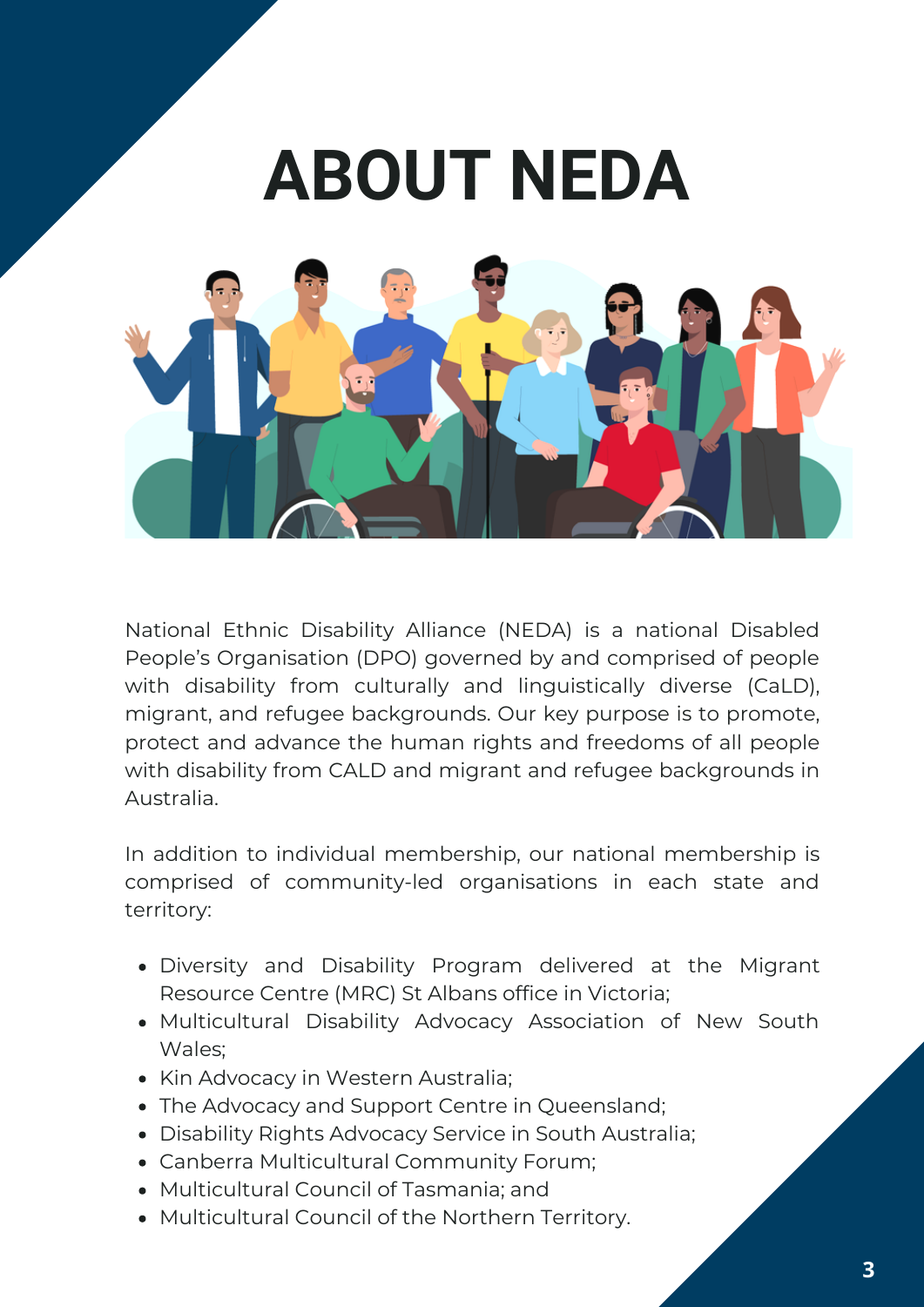## **NATIONAL DISABILITY INSURANCE SCHEME (NDIS)**

#### Commitment to:

- Implement a systems navigation model to support CaLD people with disability in engaging with the NDIS.
- Collaborate with CaLD people with disability, their representative organisations and key advocacy partners to co-design a revised NDIS CaLD Strategy with an implementation plan with public timeframes and public accountability functions and equity targets.
- Access to culturally responsive communications and interpreting services

#### BACKGROUND

### Systems Navigation

As of 30 September 2021, 9.2%(45,953) of participants identified as CALD compared with an expected percentage of 18.9%. The participation rate for CaLD 1 people is consistently low and has rarely exceeded 10 per cent. Several barriers to CALD participation in the NDIS include a lack of awareness of the scheme itself, cultural beliefs about disability, language barriers and a lack of language services, and the scheme's complexity. There is a clear need for mechanisms to assist people from CALD backgrounds in engaging with the NDIS. People need better support with what we call systems navigation for the NDIS.

In 2019, the Australian Government committed \$20 million to the National Community Connectors Program (NCCP). This community outreach program was intended to increase awareness of the NDIS and break down barriers to access to the NDIS in four identified communities, including CaLD communities. NEDA began the implementation of the short-lived NCCP in June 2020 and ended on 30 June 2021. Before the NCCP, pre-access support and one-on-one tailored, support was not available to help people understand and access the NDIS, particularly in a culturally appropriate way. The NCCP included providing information, education and awareness about rights, NDIS supports, contacting medical specialists, and connecting people to existing networks and mainstream non-NDIS services.

<sup>&</sup>lt;sup>1</sup> Expected CaLD percentages are derived from the 2016 ABS Census and exclude Indigenous people. Previous results have included Indigenous people (where their language spoken at home was not English)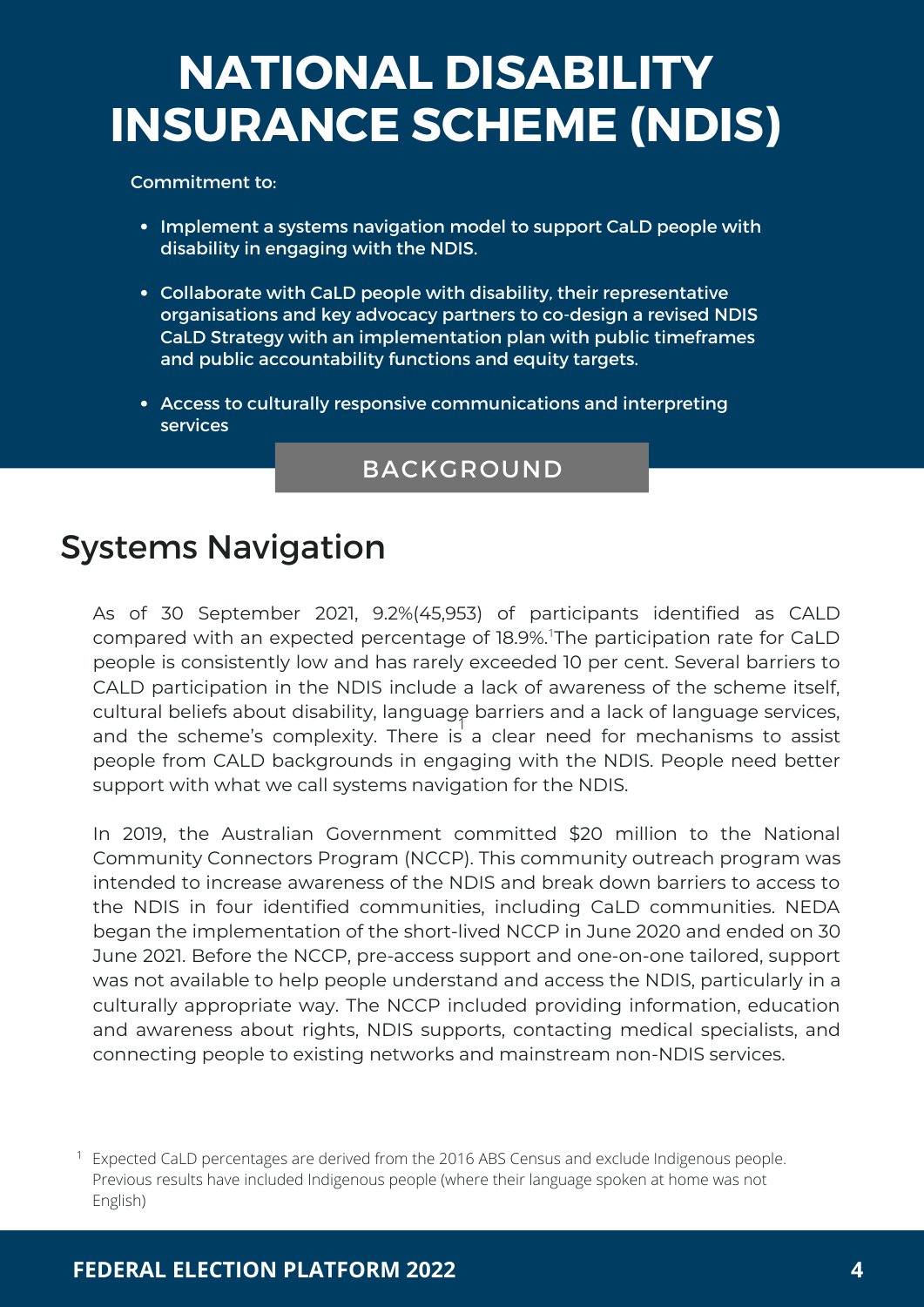## **NATIONAL DISABILITY INSURANCE SCHEME (NDIS)**

### Systems Navigation (cont'd)

For people with disability from CaLD backgrounds, receiving appropriate services would mainly depend on whether or not the people they deal with have cultural and disability awareness. The Royal Commission into Aged Care Quality and Safety recommended similar support for the aged care system, which the Department of Health has now funded. The approach to NDIS systems navigation for people with disability from CaLD backgrounds is considerably different from the approach taken by the Department of Health about diversity within aged care. We believe that, without an appropriate and resourced systems navigation model, CaLD people will continue to be underrepresented in accessing the NDIS and other support.

### NDIS CaLD Strategy

. guide its work with NDIS participants from CaLD participants. Although The NDIA CaLD Strategy [\(Strategy\)](https://www.ndis.gov.au/about-us/strategies/cultural-and-linguistic-diversity-strategy#cultural-and-linguistic-diversity-strategy-2018-22) 2018 was the Government's national vision to straightforward in its objectives and purpose, the current Strategy largely remains ineffective as it has no implementation plan or accurate concrete measures.

The 2018 Strategy was an aspirational document rather than a strategy detailing an action plan. For example, in relation to NDIA and Partner in the Community (PITC) staff, the Strategy stated, "[i]n order to fulfil our commitment to people from CaLD backgrounds, this strategy must become part of the everyday practice of the NDIA and our PITC [partners in the community]". While this is a great objective, the Strategy only offered that "[s]enior leaders are responsible for modelling cultural capability and ensuring staff members are supported in developing their cultural competency" but did not detail what this means.

NEDA calls on all candidates and parties to work collaboratively with CaLD people with disability, their representative organisations and key advocacy partners to codesign a revised NDIS CaLD Strategy and ensure the upcoming Strategy has a concrete action plan with public reporting and transparent accountability measures. This Strategy also must include ongoing cultural competency training for all NDIA staff, PITC organisations and NDIS registered service providers.

<sup>&</sup>lt;sup>2</sup>National Disability Insurance Agency, 'Cultural and Linguistic Diversity Strategy 2018', pg 20. Available at: https://www.ndis.gov.au/media/316/download?attachment and Easy Read at: https://www.ndis.gov.au/media/317/download?attachment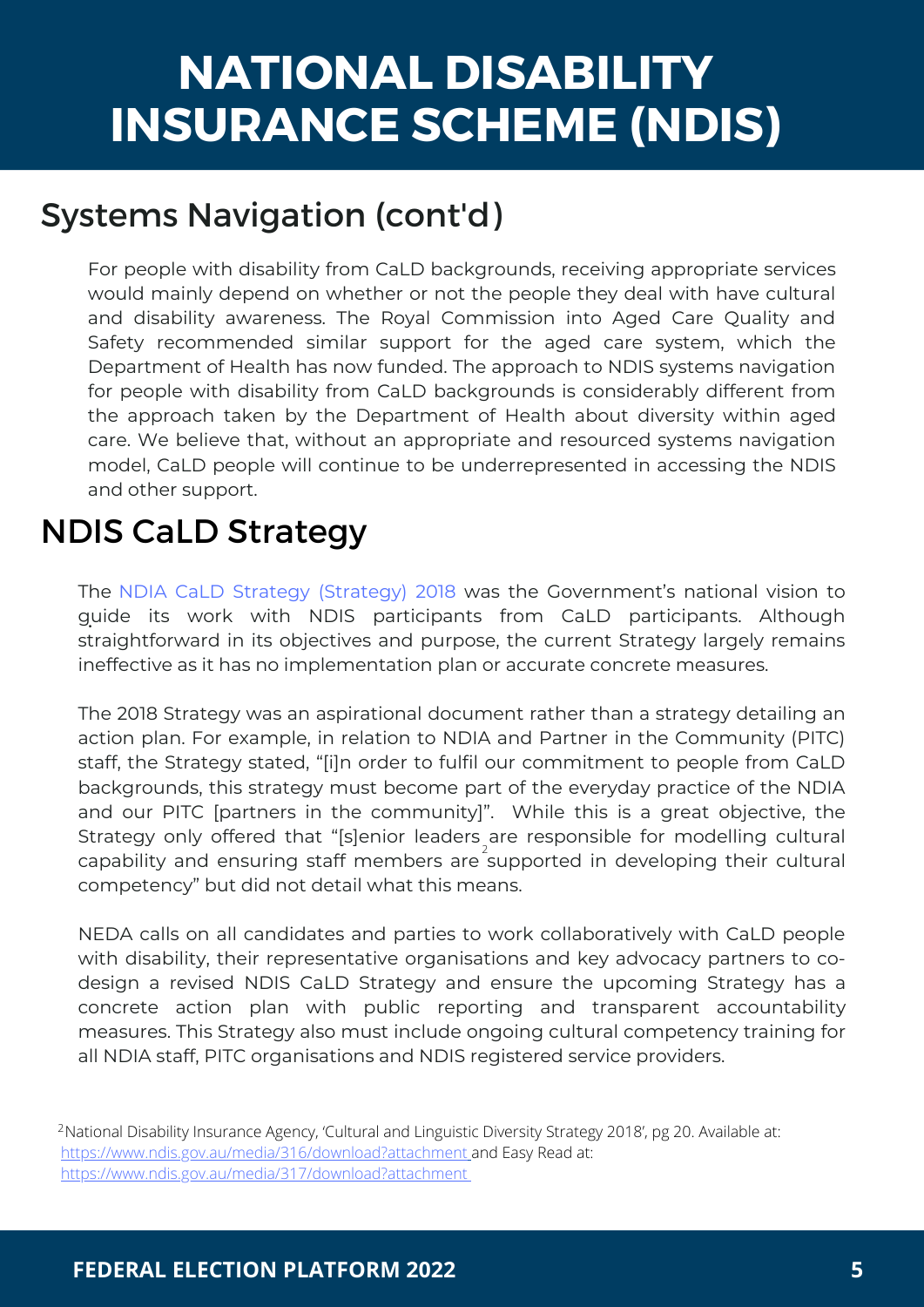## **NATIONAL DISABILITY INSURANCE SCHEME (NDIS)**

### Access to culturally responsive communications and interpreting services

Currently, language interpreting services are not part of a participant's NDIS plan. NDIA Staff, PITC, support coordinators and NDIS registered service providers are responsible for booking one-off interpreting services through the National Translation and Interpreter Service (TIS). There is no limit to how often a participant may access TIS for things like NDIS meetings and service bookings. However, not all organisations are eligible to access TIS or know how to register for TIS.

To properly access the NDIS and danse the supports provided in their NDIS plans, To properly access the NDIS and utilise the supports provided in their NDIS plans, the right direction is to include funding for interpreting services. NDIS CaLD participants can choose when an interpreter is required when accessing a specific service or support, which may or may not be an NDIS service provider.

It is essential that translation and interpreting services are not only provided but that they are culturally responsive as well. Meaning that interpreters need to be trained in disability/NDIS specific terminology and understand the impact culture has on disability. This also means that NDIS staff, PITC and NDIS registered service providers have the responsibility to work more effectively with interpreters. We need to ensure all NDIS related communication targeted for CaLD people with disability be co-designed and co-delivered by people with disability from CaLD background. This will ensure that information and communication are accessible, comprehendible, and meet people's needs.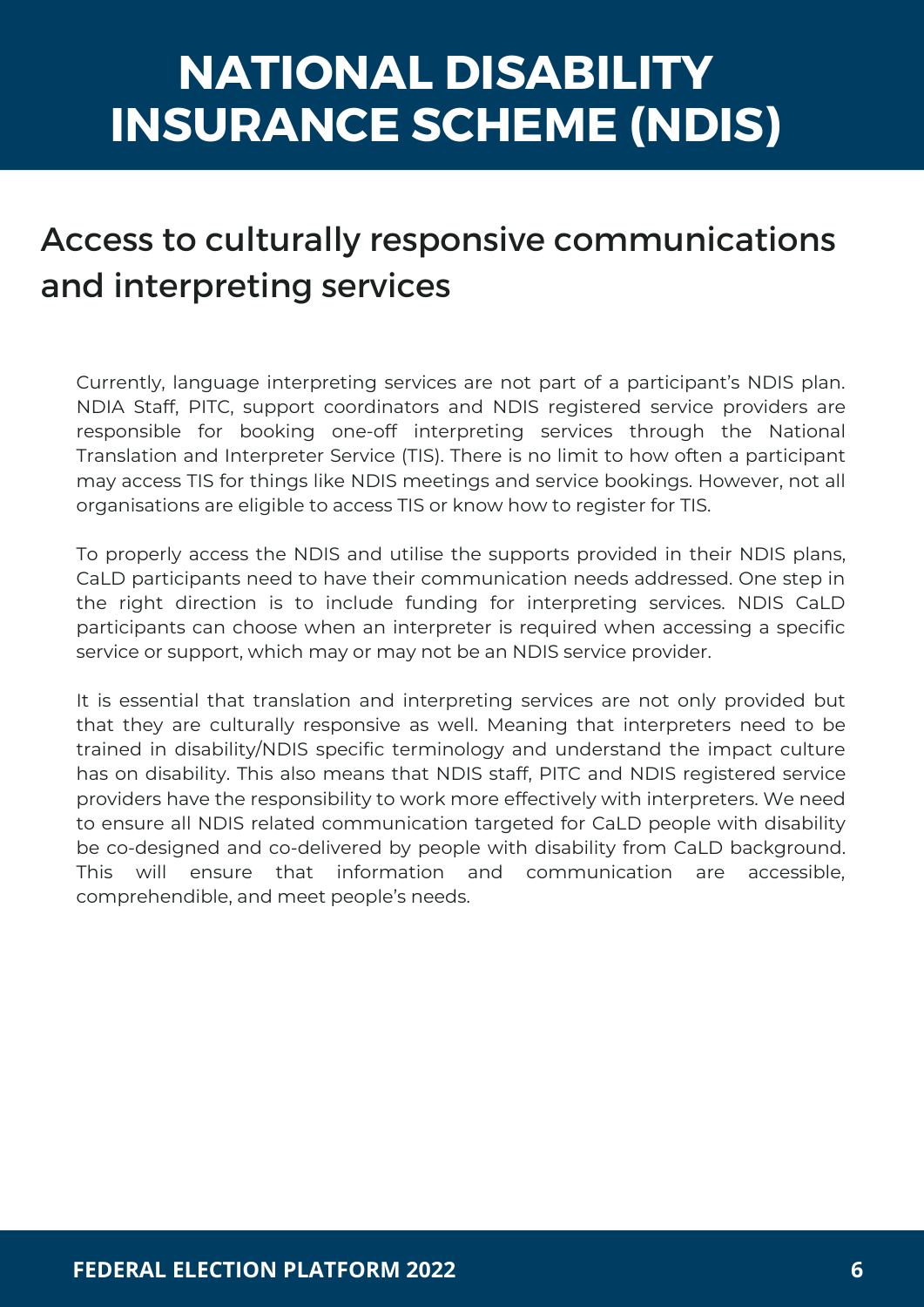## **IMMIGRATION**

Commitment to:

- End discriminatory policy that impacts carers in immigration policy and law
- Removal of the Health requirement Denial of visas on the basis of disability being a cost to the health system
- Removal of the "One fails, all fails" rule that discriminates against the entire family unit is one member is rejected under the health requirement
- Provide full access to disability support systems for people with disability seeking asylum and refugees with disability on Temporary protection and Safe Haven Enterprise visas.

#### BACKGROUND

The Australian Bureau of Statistics (ABS) revealed that 30% of the Australian population was born overseas. In 2016, the ABS stated that 49% of all Australians were born overseas or had at least one parent born overseas. This rapid immigration process has provided the country with over 300 ancestries, over 300 languages, 250 countries, and more than 131 religious beliefs. 1

Although there has been some work to advance positive economic, cultural, and societal changes, immigrants and migrants remain among Australia's most widely 3 excluded people.

The Australian immigration system requires almost all visa applicants to satisfy a health requirement to be granted a visa. Under the Public Interest Criteria 4005 and 4007, the Department of Home Affairs imposes a health standard during the visa application process that evaluates people with disability as mere financial burdens. The immigration legislation and policy in Australia remains controversial as it, directly and indirectly, discriminates against people with disability and is also exempt from the Disability Discrimination Act (DDA). Similarly, when analysing the Australian migration laws, regulations, policies and practices regarding disability and health conditions, the United Nations Special Rapporteur on the human rights of migrants argued that Australia has a discriminatory approach that should be revised.

- <sup>3</sup> NEDA, PWDA, and FECCA, The Experiences & [Perspectives](https://www.neda.org.au/index.php/publications/experiences-perspectives-people-disability-culturally-and-linguistically-diverse) of People with Disability From Culturally and Linguistically Diverse [Backgrounds',](https://www.neda.org.au/index.php/publications/experiences-perspectives-people-disability-culturally-and-linguistically-diverse) 27.
- <sup>4</sup> UN General Assembly, 'Report of the Special Rapporteur on the Human Rights of Migrants on His Mission to Australia and the Regional Processing Centres in Nauru. UN Doc. No. A/HRC/35/25/Add.3.', 17.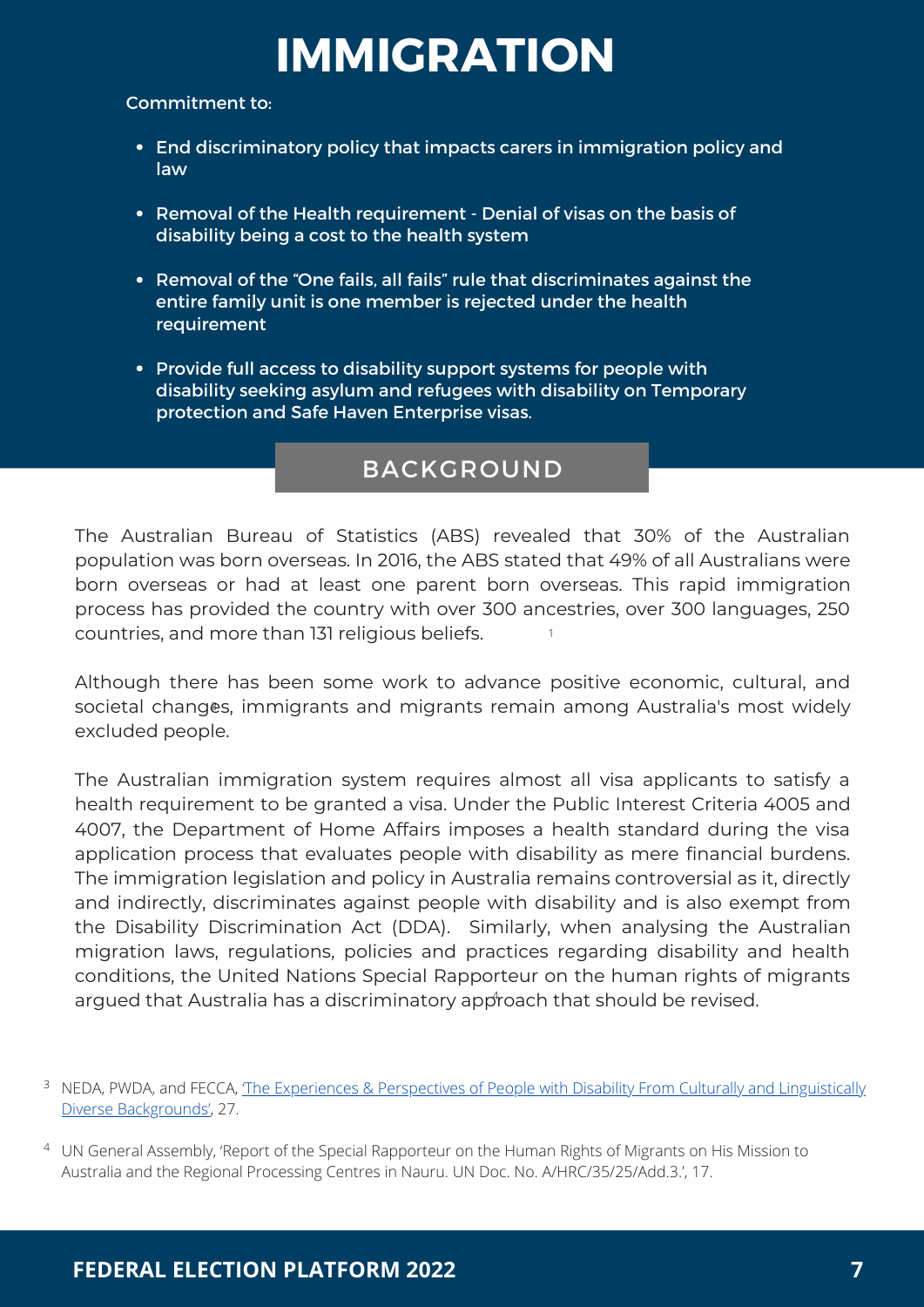## **IMMIGRATION (CONT'D)**

Australian migration laws, regulations, policies and practices are particularly discriminatory when considering the "one fails; all fail" rule. According to this rule, visa applicants undertake health assessments, and if they or their dependents have a disability, they will often be denied to come or stay in Australia. In practice, it means that even if the primary applicant passes the health requirement, if their child has a disability, the whole family fails.

A handful of visa applicants can reside in Australia regardless of their health assessment. This select group is formed by people on the Global Special Humanitarian visa, asylum seekers on visa subclass 866 and refugees on visas under the subclasses 200, 201, 203 and 204 can stay in Australia permanently. As a result of their permanent stay in Australia, they can apply for disability support, including the National Disability Insurance Scheme (NDIS).

People under the Safe Haven [Enterprise](https://immi.homeaffairs.gov.au/visas/getting-a-visa/visa-listing/safe-haven-enterprise-790/shev-pathway/list-of-visas) (SHEV) [visas](https://immi.homeaffairs.gov.au/visas/getting-a-visa/visa-listing/safe-haven-enterprise-790/shev-pathway/list-of-visas) and asylum seekers under the [Temporary](https://immi.homeaffairs.gov.au/visas/getting-a-visa/visa-listing/temporary-protection-785) Protection Visa (TPV[\)](https://immi.homeaffairs.gov.au/visas/getting-a-visa/visa-listing/temporary-protection-785) are under temporary visas. Ergo, they have a restricted time to stay in Australia. Consequently, they are not eligible for disability support.

In practice, the Australian government recognises that these people come from unstable and unsafe environments and allows them to stay. However, it denies support systems to assist them with their disability. To essentially limit the migration of people with disability and their families is to restrict the diversity that has helped shape this country. It is safe to say that Australia would not be the country without migrants, immigrants and CaLD people in general, without and with disability. It is discriminatory and unfair to welcome and benefit from immigrants, migrants and CaLD people as long as they don't have disabilities. This practice is discriminatory, but it is also discomforting that refugees and asylum seekers with disability in Australia are not eligible to access support systems, such as the NDIS.

Australian migration law, regulation, policies and practices are putting a harsh light on discrimination and inequalities in Australia. However, they are also offering the Australian people a chance to question them. Immigrants, migrants, refugees, and asylum seekers are part of CaLD people, who are half of the population. They should be recognised as essential elements of the multicultural Australian society, without and with a disability, and receive support to access health services. A fair and equal future requires Australians to place diversity and positive changes at the top of our priorities. CaLD people have historically shown that it is possible.

<sup>&</sup>lt;sup>5</sup> For more information, see Commonwealth of Australia, 'Migration Act', sec. 5.1.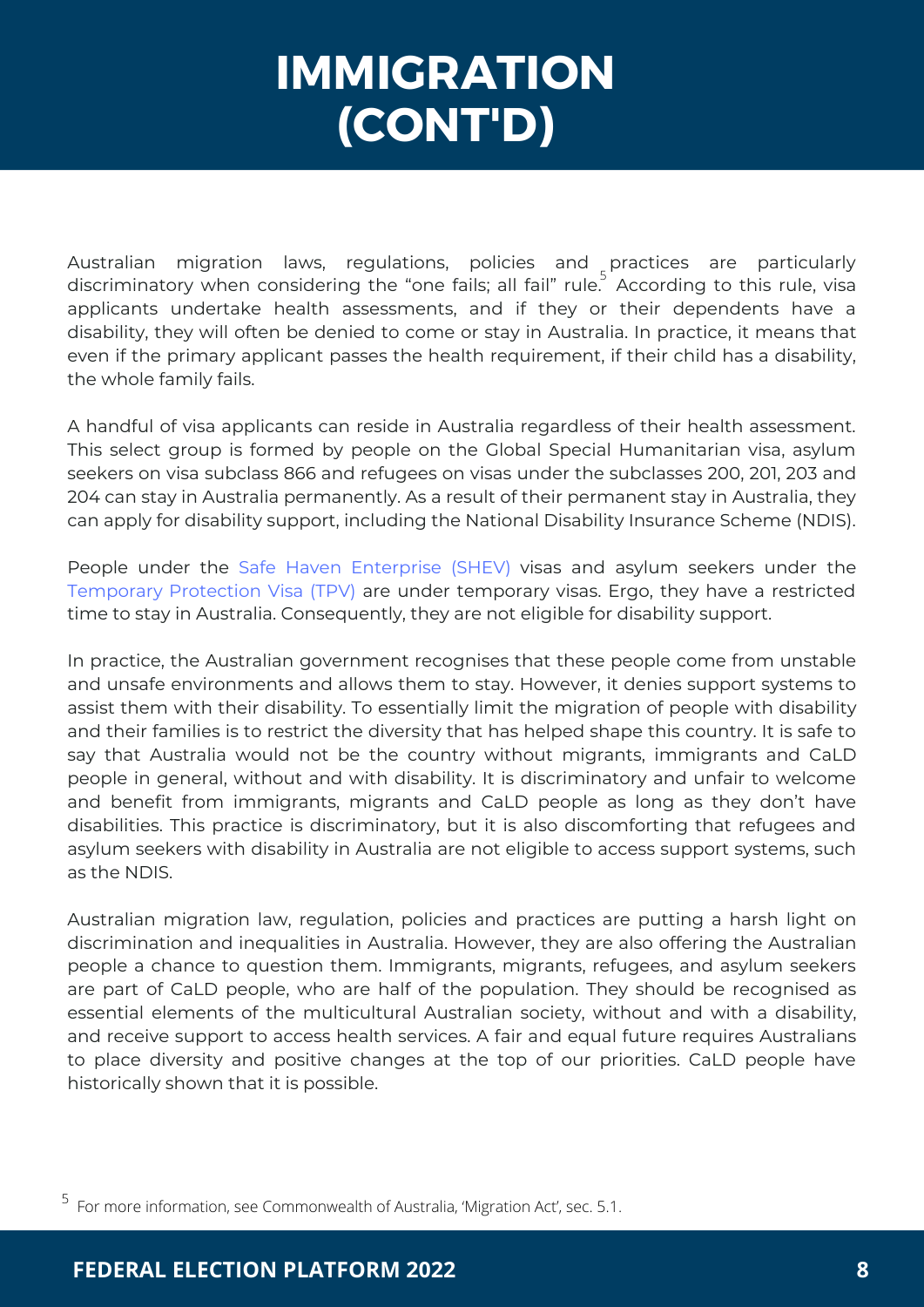### **REGULATION, SAFETY & TRAINING**

Commitment to:

- Bipartisan commitment to implement the recommendations from the Royal Commission into Violence, Abuse, Neglect and Exploitation of People Disability for protection, justice and empowerment of CaLD PWD and LGBTQIA+ CaLD PWD.
- Mandate background checks and training for anti-oppressive care in disability and aged-care services, including ongoing screening for any evidence of discriminatory behaviour and/or beliefs.
- Nationally adopting the Framework for Mental Health for Multicultural Australia
- The National Accreditation Authority for Translators and Interpreters (NAATI) and training providers must ensure professional and certified interpreters are trained in the use of disability and mental health terminology.

#### BACKGROUND

People with disability, as a cohort, experience structural and social discrimination that plays<br>And in assembly work in their averages lives. For Cal Duppeds with dischility this out in complex ways in their everyday lives. For CaLD people with disability, this discrimination and disadvantage compound due to barriers arising from the intersection of racism and ableism. Other factors relating to language, culture, migration history, migration 1 experience, visa status, ethnicity, religion, sexism, and LGBTIQA+ status/es intersect with disability/CaLD statuses and result in further disadvantage and inequality.

### Safety and protection from violence, abuse, neglect and exploitation of people with disability

NEDA welcomes the Royal Commission into Violence, Abuse, Neglect and Exploitation of People Disability (DRC) enquiry into all forms of violence, abuse, neglect, and exploitation of Australians with disabilities from CaLD backgrounds in institutional and residential settings. The DRC has highlighted various issues of systemic abuse of people with disability that often have aggravating or compounding effects for CaLD people with disability.

4 United Nations Convention on the Rights of People with Disability (CRPD). NEDA is calling Among the issues examined were restrictive practices and psychotropic medication use to address behaviours of concerns. This is at odds with the obligation under Article 5 of the on bipartisan support to uphold Australia's obligations under the CRPD and eliminate the use of all forms of restriction in order to protect people with disability from violence.

NEDA is also calling for the development of a national complaints mechanism as a reporting pathway for violence, abuse, neglect and exploitation of people with disability. This would also provide a streamlined path to report discriminatory and oppressive care within disability and aged care settings.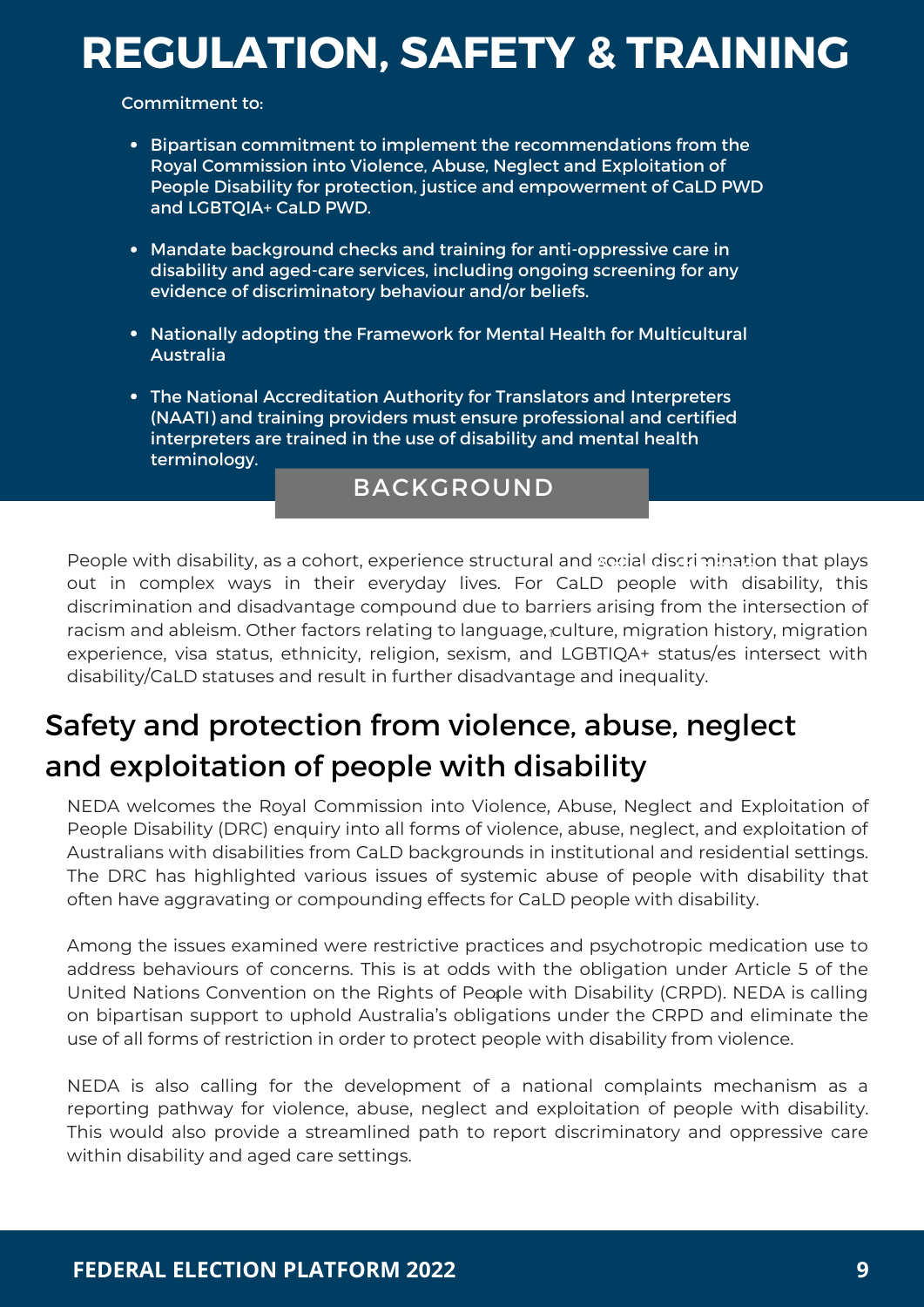## **REGULATION, SAFETY AND TRAINING (CONT'D)**

### Framework for Mental Health for Multicultural Australia

The Framework for Mental Health in Multicultural Australia ("The Framework") was developed to evaluate and enhance the cultural responsiveness of systems, services and individual workers in the mental health sector.

The Framework includes self-assessment tasks regarding cultural competency standards, as well as suggestions on improvement, implementation guides and supporting resources to provide mental health services in a culturally sensitive fashion. It is designed to increase the capacity of mainstream mental health services to work effectively with people and communities from CaLD backgrounds.

A systemic approach in ensuring best practices, cultural competency and equal access to services for people from CaLD backgrounds is key to addressing some of the issues and barriers faced by CaLD individuals, families and communities accessing mental health services.

The Framework is mapped to national standards, particularly the National Mental Health Standards and the National Quality and Safety Standards. The Embrace Project, spearheaded by Mental Health Australia (MHA), National Ethnic Disability Alliance (NEDA) and Federation of Ethnic Communities' Councils of Australia (FECCA), will assist services in implementing the Framework in their services.

The Framework is currently being implemented by services across Australia, and an independent review of it was performed in 2016. Widespread adoption of the Framework was recommended by the National Mental Health Commission, and it has also received support on state and local levels, including by the QLD Mental Health Commission and the PHN Advisory Panel on Mental Health.

Therefore, NEDA is calling for a commitment for the Framework to be adopted nationally as a standard for mental health services across Australia, and to mandate the implementation of the Framework in state and territory contracts in mental health services.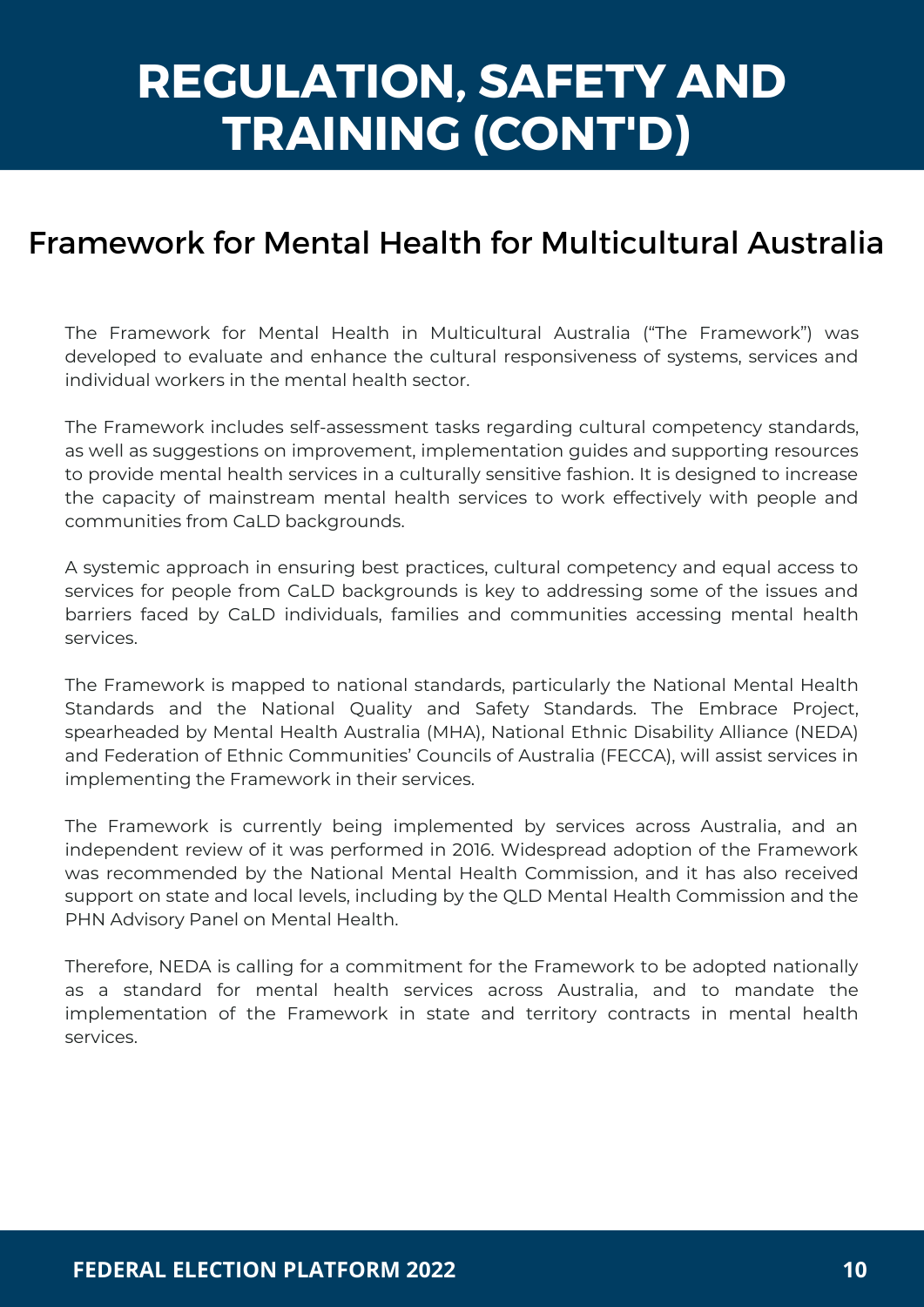### **EMERGENCY & DISASTER PLANNING**

Commitment to:

- Develop guidelines about emergency and disaster planning for people with disability in emergencies, including COVID, co-designed with people with disability from diverse backgrounds.
- Provide accessible communications to ensure CaLD people with disability have access to information in community languages about COVID-19,
- Increase individual disability advocacy funding to do outreach and provide COVID and vaccination information and support
- Mandate disability supports continuing when COVID outbreaks and natural disasters occur
- Develop a national policy framework on environmental migration and climate refugees with disability

#### BACKGROUND

The United Nations has consistently linked climate change to risks to human life. The United Nations Framework Convention on Climate Change (UNFCCC) recognised the adverse effects of climate change. Climate change is a threat due to the escalation in frequency and intensity of extreme weather events combined with environmental degradation. 1

It is well known that Australia has faced extreme weather events that could be – directly or indirectly – connected to climate change. From late 2019 to early 2020, Australia's 3 bushfires and conditions were alarming and unprecedented, and specialists argue that they were the worst on record. In 2022, Australia faces extreme floods that caused thousands to evacuate and [devastated](https://www.climatecouncil.org.au/wp-content/uploads/2022/03/Final_Embargoed-Copy_Flooding-A-Supercharged-Climate_Climate-Council_ILedit_220310.pdf) many more. A recent study by the Climate Council of Australia concluded that "climate change is firmly embedded in the 2022 flooding emergency that swept through southeast Queensland and New South Wales."

In times of extreme environmental crises, people with disabilities face higher risks. These risks are often linked to intersectionality layers of oppression. They often require specific needs related to disaster risks and forced displacement. Thus, people with disability facing the consequences of bushfires and floods have intersectional problems that are increased when they don't have support.

On top of the extreme weather events in Australia, disaster planning became even more urgent due to the COVID-19 pandemic. The pandemic stressed the unequal barriers faced by CaLD people with disability. One of the main problems faced by CaLD people with disability concerns language and literacy, including accessing information about their rights and support services. A new challenge is digital literacy, and since 2020, service provision has moved from in-person to online. This was needed to restrict contact and decrease the number of COVID cases; however, it also meant more exclusion.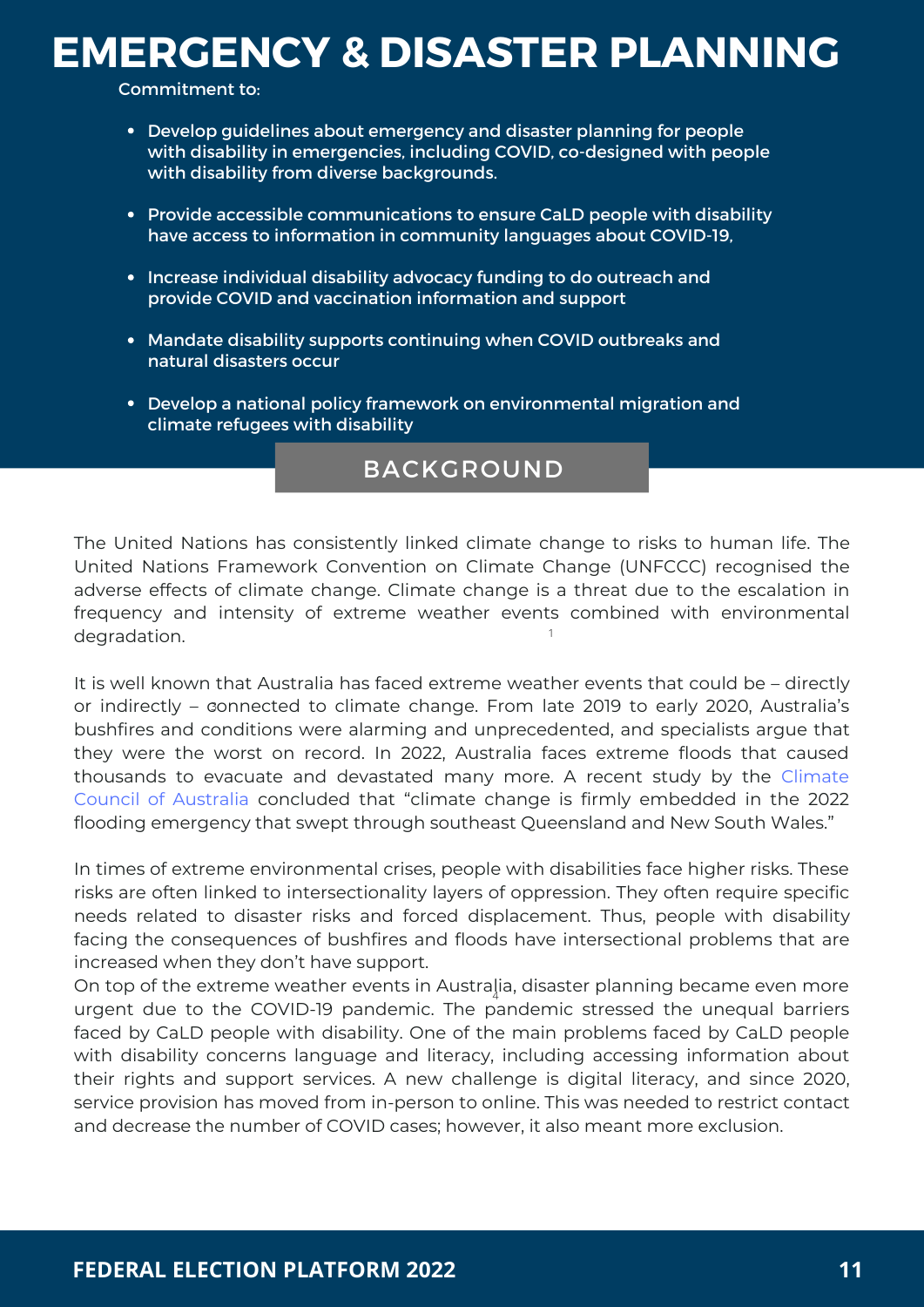## **EMERGENCY & DISASTER PLANNING**

As has been previously reported in the literature, this change to digital services, information and activities has advanced the exclusion of newly arrived migrants and refugees<sup>6</sup> and people with disabilities.<sup>7</sup> The online communication by the NDIS staff with NDIS participants potentially caused yet another barrier to people with a disability from CaLD backgrounds. In short, access to information hasn't been provided to people with disability during the pandemic, which is even more complex for CaLD people with disability.

COVID isn't over; extreme weather events and disasters are becoming increasingly hazardous. Therefore, extreme weather and COVID planning for all disability systems are essential since it is expected that these disasters will continue to affect Australia. The DRC has held two public hearings $8$  into the management of COVID-19 and the extremely low rates rate of vaccinations for PWD and the disability support workforce. One way to overcome this problem is to hear CaLD people with disability in Australia through codesign, co-implementation and co-evaluation partnerships.

In this sense, we call for the development of guidelines, accessible information, accessible communication, emergency planning and disability support for COVID outbreaks, extreme weather events, and disasters. These practices should entail accessible information (including easy English and translation to different languages), outreach, research outputs, and the Disability Royal Commission. They should cover critical areas, including but not limited to education, justice, settlement services, disability/support services, employment, and poverty.



- 6 The report gives other examples of people who are most likely to be digitally excluded, such as people on a low income, those with less than 12 years of education, live in rural areas, and who are over 65 years old.
- Settlement Council of Australia (SCOA) and Good Things [Foundation](https://www.zotero.org/google-docs/?DDJS1i) Australia, 'Supporting the Digital Inclusion of New Migrants and [Refugees',](https://www.zotero.org/google-docs/?DDJS1i) 13. 7
- <sup>8</sup> Please see the **Public [Hearing](https://disability.royalcommission.gov.au/public-hearings/public-hearing-12) [5](https://disability.royalcommission.gov.au/public-hearings/public-hearing-5)** [Report](https://disability.royalcommission.gov.au/public-hearings/public-hearing-5) and Public Hearing 12 Report for further information.

#### **FEDERAL ELECTION PLATFORM 2022**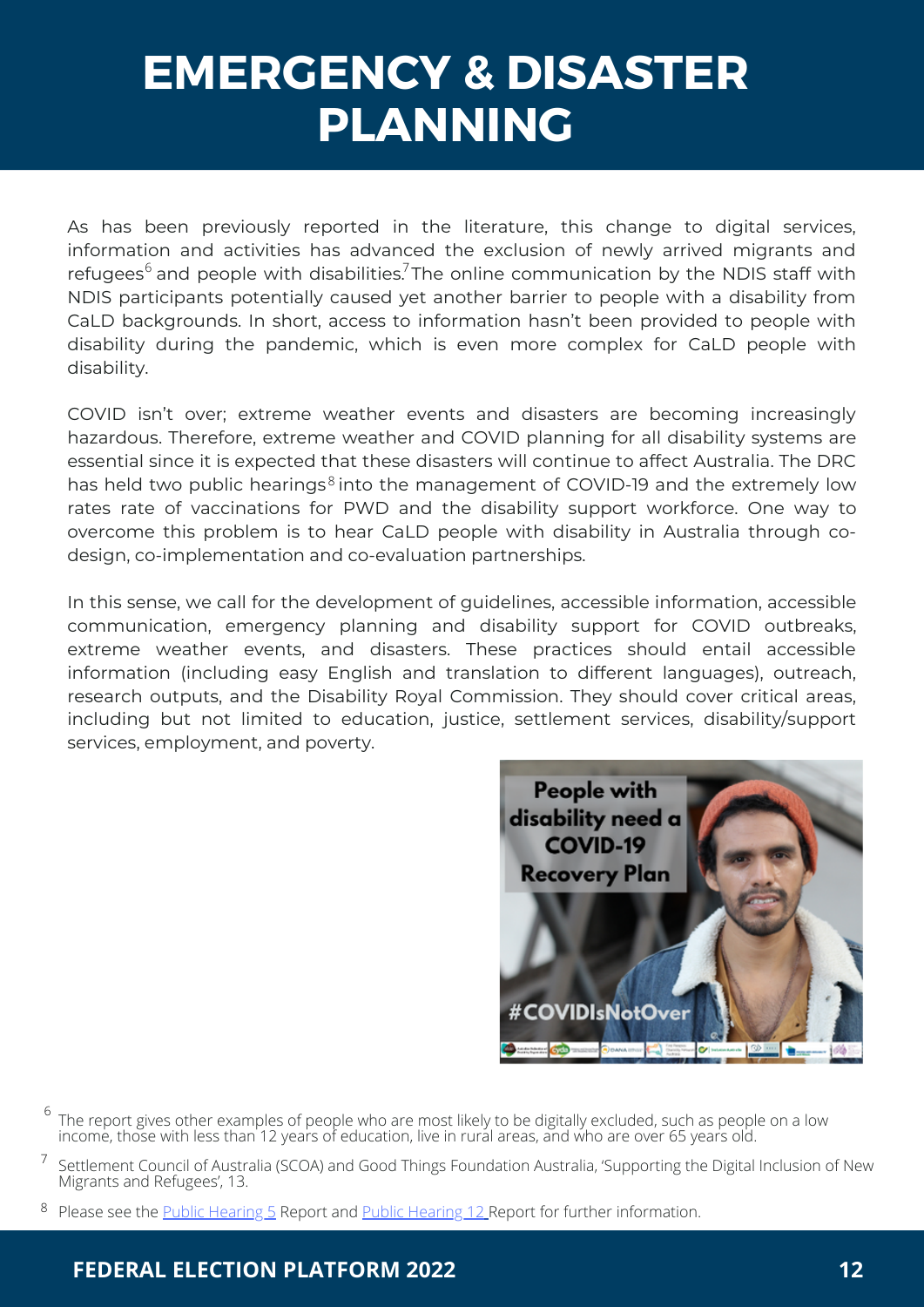## **DISABILITY ROYAL COMMISSION**

#### Commitment to:

- Fund and extend the Royal Commission into Violence, Abuse, Neglect and Exploitation of People Disability (DRC) by two years
- Urgently resource disability organisations to connect with and support people with disability who live alone and who have had to isolate for long periods of time, particularly culturally relevant and appropriate organisations

#### BACKGROUND

The DRC has [announced](https://disability.royalcommission.gov.au/news-and-media/media-releases/royal-commission-announces-important-dates-submissions-and-registrations-private-sessions) that registrations for private sessions will end in June 2022. NEDA and other Disability Peoples Organisations (DPOs) are deeply concerned with this announcement and have called for a commitment to fund a two-year extension of the DRC. The Royal Commission into Institutional Child Sex Abuse held over 8,000 private sessions, made 2,5757 referrals to authorities, and took five years to complete its terms of reference. COVID-19 and other restrictive factors have prevented the DRC from conducting community outreach activities, which impacts the DRC's ability to 1 thoroughly investigate all forms of violence, abuse and neglect of people with disability. NEDA believes the DRC requires a similar timeframe to the Royal Commission into Institutional Child Sex Abuse to adequately engage CaLD communities that have been left behind in the DRC's public engagement.

NEDA supports the DRC's commitment to hearing first-hand experiences from CaLD people with disability, their families and carers. The DRC has reported that requests for private sessions from CaLD participants make up 10.5% of total private session requests and 9% of submissions received by the DRC are from CaLD participants. These numbers are not representative of the numbers that represent CaLD people with disability in Australia.

We welcome the CaLD Public Hearing, which is safe, where we feel supported, and has the presence of trusted interpreters will give us space to advocate and allow the DRC to examine the full extent of violence, abuse, neglect and exploitation in all settings.We want to share how being CaLD and having a disability uniquely impacts migrants, refugees and emerging communities of people with disability.

10

<sup>&</sup>lt;sup>9</sup> Please see<u>, Women with Disabilities Australia (WWDA) Federal Election [Platform](https://wwda.org.au/wp-content/uploads/2022/04/WWDA-Election-Platform-2022-Final.pdf) 2022</u> and <u>People with Disability</u> Australia (PWDA) Federal Election [Platform](https://pwd.org.au/wp-content/uploads/2022/04/PWDA-2022-Fed-Election-Platform.pdf) 2002.

Culturally and linguistically diverse [engagement](https://disability.royalcommission.gov.au/publications/culturally-and-linguistically-diverse-engagement-principles) principles, Royal Commission into Violence, Abuse, Neglect and Exploitation of People with Disability, June 2020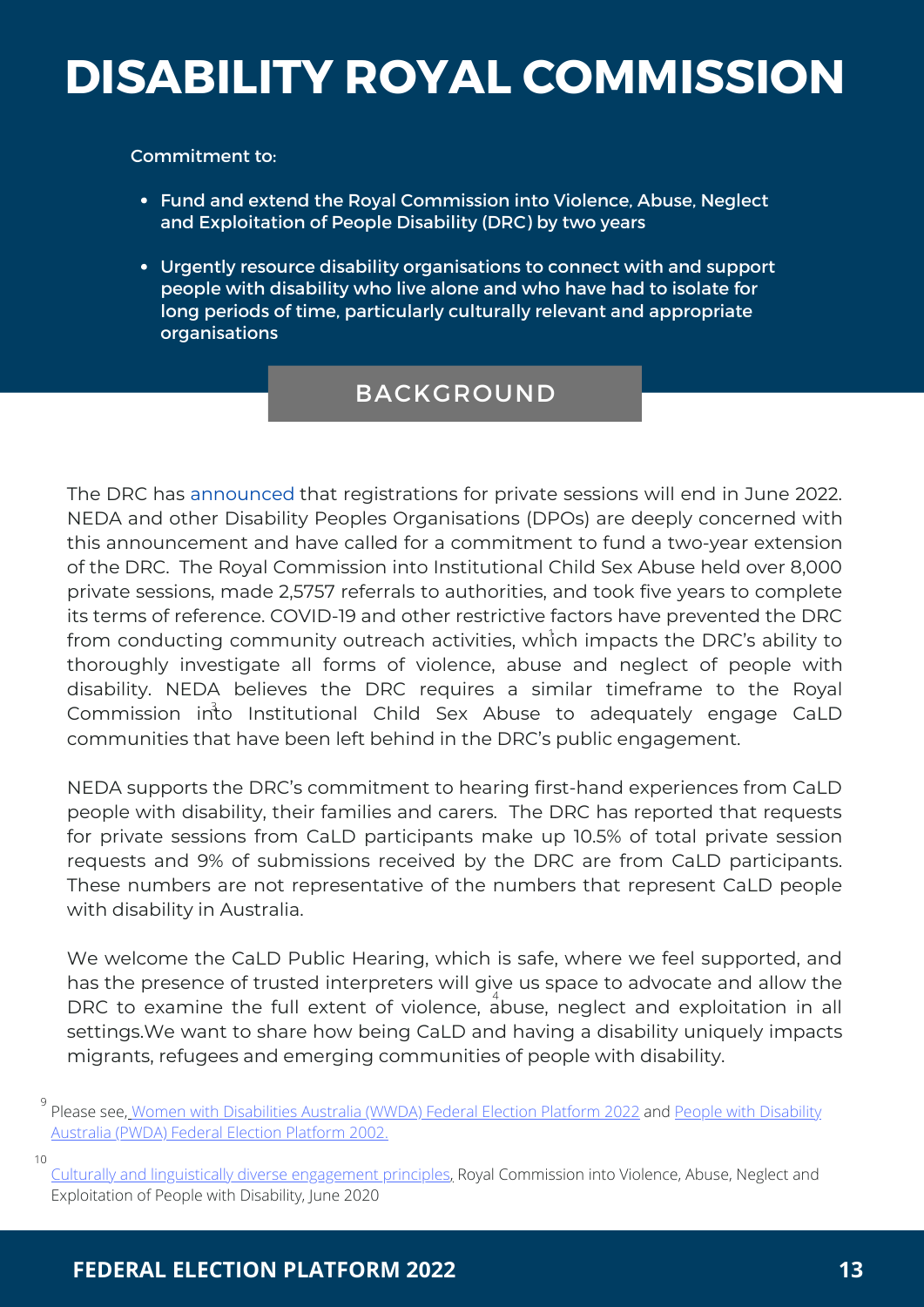## **ECONOMIC SECURITY**

Commitment to:

- Abolish JobActive and mutual agreements under the Disability Employment Support (DES) program
- Implement a transition plan out of segregated employment settings
- Ensure that any future federally funded employment services incorporate specialist services and inclusion experts
- Significantly reform the Disability Support Pension (DSP) and remove the rigid requirements that discriminate against CaLD people with disability,
- Increase the DSP base rate due to cost of living and not having benefited from Jobkeeper/Jobseeker incentives during the COVID-19 pandemic

#### BACKGROUND

### Disabilty Employment Support (DES)

The Australian Human Rights Commission's [Willing](https://www.humanrights.gov.au/our-work/disabilityrights/publications/willing-work-national-inquiry-employment-discrimination) to Work report comprehensively unemployment rates of people with disability. People with disability from migrant and documents the compounding discrimination and intersecting barriers underpinning Australia's historical and ongoing low labour force participation rates and high refugee backgrounds face significant, intersectional barriers to entering and participating in the labour force. They are repeatedly under-represented in labour force participation rates and over-represented in unemployment figures compared to other persons with disability and persons without disability.

#### *Abolish JobActive and mutual agreements*

seekers, the stress and fear of mutual obligation as $_{\!{}_4}$ it is not conducive of finding secure and The job seeker market is structured in a way that disables participants from being informed to make good choices between DES and Jobactive providers run by mainstream agencies and settlement support organisations. People from a CaLD background with a disability can be directed via a settlement support organisation with a Jobactive program or be referred to a Jobactive agency by Centrelink. Using Jobactive agencies as a reporting mechanism to Centrelink and penalise job seekers is not the best practice for both industries in terms of waste of resources when needing to assess 40% of appropriate applicants, and for job satisfactory employment.

#### *Implement a transition plan out of segregated employment settings*

People with disability need to benefit from the changing economic and employment environment. The support facilities need to take account of emerging opportunities and not just focus on recycling the traditional avenues to segregated disability work. People with disabilities should have the opportunity to work in all industries, not just those seen as disability-friendly or in segregated settings.

#### **FEDERAL ELECTION PLATFORM 2022**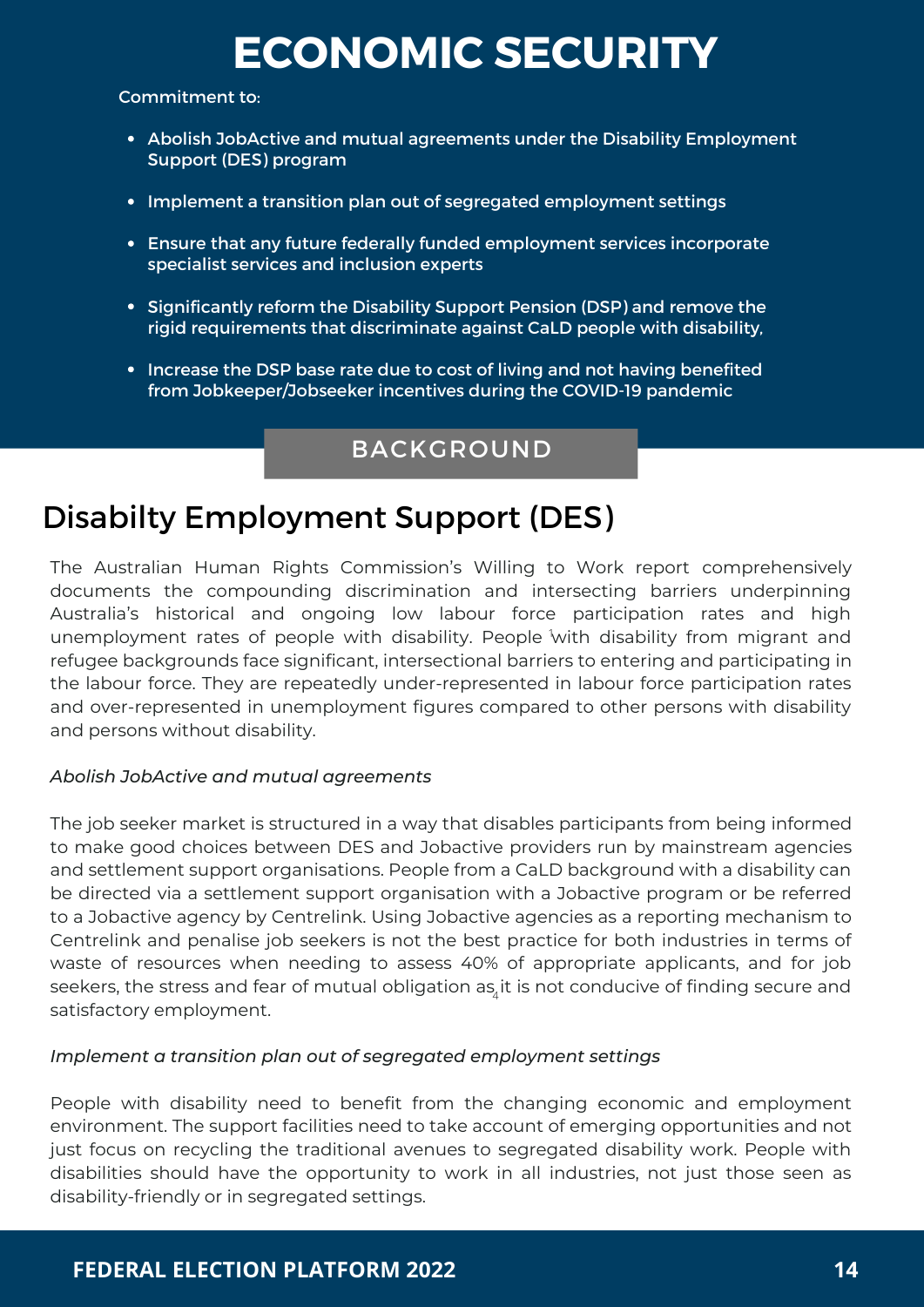## **ECONOMIC SECURITY (CONT'D)**

*Ensure that any future federally funded employment services incorporate specialist services and inclusion experts*

Many consultants and employment service providers are not qualified or experienced in supporting people with disability and understanding individual barriers to employment. Employment providers must undertake ongoing training and professional development.  $NEDA$  believes this can only happen if the Australian Government fully resources a publicly delivered centre of expertise, a knowledge hub staffed with disability, accessibility, and inclusion experts.

### Disability Support Pension (DSP) 12

NEDA is calling for removing provisions around the DSP that discriminate against CaLD, migrants and refugees with disability. People with disability from migrant, refugee and asylum seeker backgrounds disproportionately experience acute poverty and exclusion compared to other cohorts of people with disability. The DSP is vital income support for many CaLD people with disability who are unable to achieve financial security through sustained and meaningful employment. The reality is that for some people with disability, the barriers to participation are so significant that they will be dependent on income support over the long term. The DSP provides a basic level of social protection and standard of living, with little room for luxuries or savings.

NEDA is deeply concerned that many CaLD people with disability who would greatly benefit from the DSP are unable or ineligible to access the DSP as the application process is inaccessible or fail to meet strict eligibility and assessment criteria. This leaves many migrants and asylum seekers with disability at increased risk of financial vulnerability and human rights violations.

<sup>&</sup>lt;sup>11</sup> Recommendation made by People with Disability Australia (PWDA) and Anti-Poverty centre's submission on the New Disability Employment Support Model which NEDA fully supports.

<sup>&</sup>lt;sup>12</sup> For a more detailed discussion please see NEDA's submission to the Senate Community Affairs References [Committee's](https://www.neda.org.au/index.php/publications/nedas-submission-senate-community-affairs-references-committees-inquiry-purpose-intent) inquiry into the purpose, intent and adequacy of the Disability Support Pension, July 2021.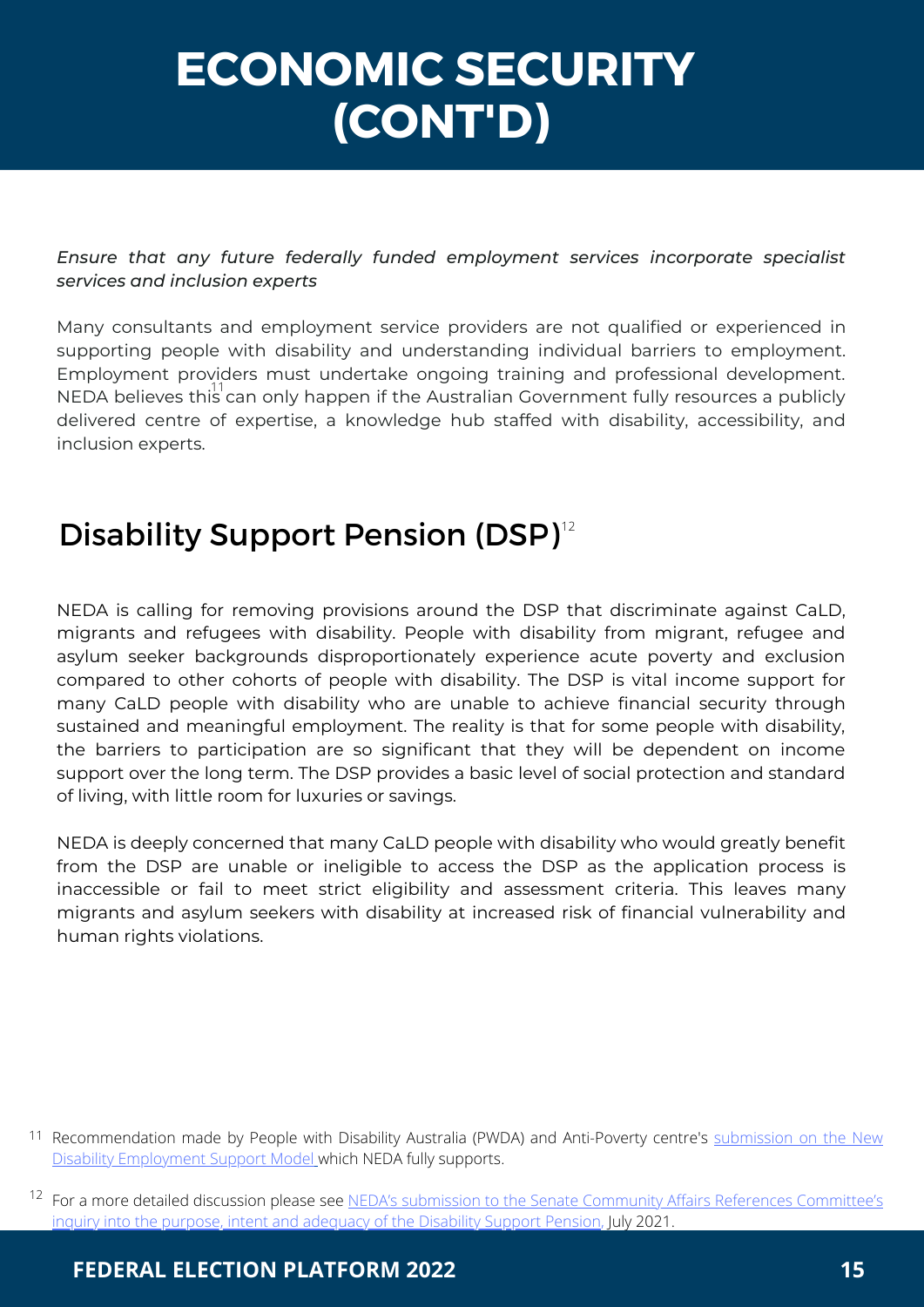## **ECONOMIC SECURITY (CONT'D)**

### Disability Support Pension

*Remove the 10-year waiting requirement.*

remove the ten-year qualifying period' to be in keeping with CRPD expectations.<sup>13</sup> DSP eligibility requirements dictate that a person must be an Australian citizen, an Australia permanent visa holder or a protected Special Category visa (SCV) holder. They must have lived in Australia for ten years as an Australian resident (five years must be continuous) to be eligible to apply for the DSP. If migrants with disability are unable to achieve financial security through employment, the 10-year residency requirement for the DSP further denies them any form of basic social protection. This waiting period creates numerous financial and emotional hardships for CaLD people with disability and their families and places them at significant risk of abject poverty. The UN CRPD Committee also views the residency criteria as disability discrimination, concluding Australia 'needs to

#### *Remove the no-more-than 28 days abroad criteria.*

DSP recipients will still receive DSP payments if they leave Australia temporarily but for up to 28 days (accumulative, within 12 months). This harsh portability restriction directly disadvantages Australians born overseas, as they are often required to travel long distances to maintain important ties with their families and places of birth. These measures effectively punish CaLD people with disability for having familial bonds across time and vast distances and subject them to financial hardship and emotional suffering. $^{14}$ 

#### *Increase the DSP base rate*

In addition to removing the above provisions so that CaLD people with disability are afforded an adequate standard of living and social protection, the DSP base rate must be increased due to the cost of living and not having benefited from Jobkeeper/Jobseeker incentives during the COVID-19 pandemic.

<sup>&</sup>lt;sup>13</sup> Committee on the Rights of Persons with Disabilities, ['C](https://tbinternet.ohchr.org/_layouts/15/treatybodyexternal/Download.aspx?symbolno=CRPD%2fC%2fAUS%2fCO%2f2-3&Lang=en)oncluding [observations](https://tbinternet.ohchr.org/_layouts/15/treatybodyexternal/Download.aspx?symbolno=CRPD%2fC%2fAUS%2fCO%2f2-3&Lang=en) on the combined second and third period reports of [Australia'](https://tbinternet.ohchr.org/_layouts/15/treatybodyexternal/Download.aspx?symbolno=CRPD%2fC%2fAUS%2fCO%2f2-3&Lang=en), 15 Oct 2019.

<sup>&</sup>lt;sup>14</sup> NEDA & FECCA Joint Submission, '<u>Payment Integrity Bill 2017'</u>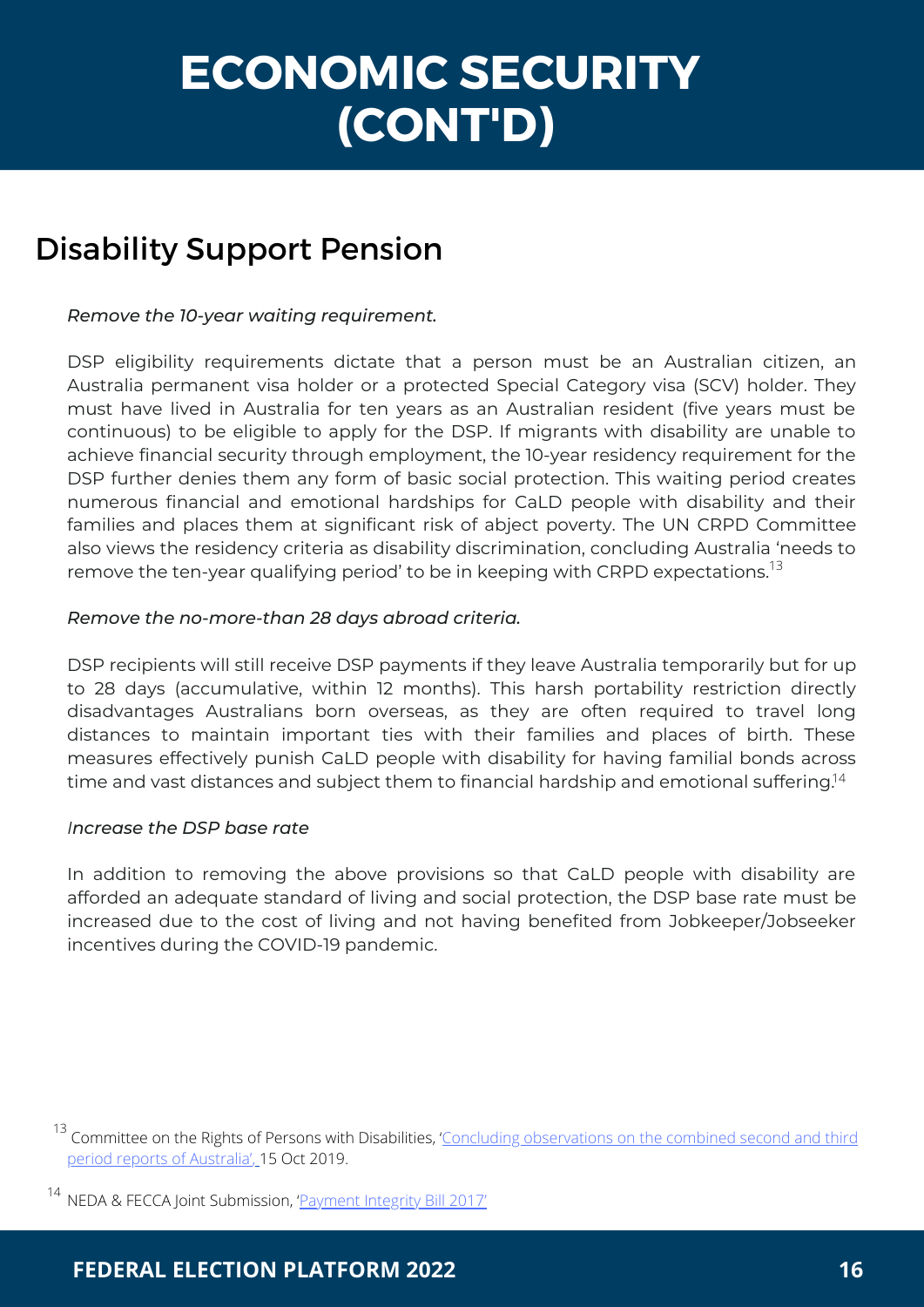

Commitment to the collection and application of accurate and representative data via:

- Nationally consistent definition of CaLD
- Ensure data reporting reflects the migration story for ethnicity and disability
- Better recognition for those born in Australia from culturally diverse backgrounds.
- Distinguish between Cultural Diversity and Linguistic Diversity.
- Greater consistency in how disability is defined
- Intersectionality is included in data collections

#### BACKGROUND

disaggregated data across the full range of obligations contained in the CRPD. Many There are no nationally consistent measures for collecting and publicly reporting government agencies and individuals presume that cultural diversity and linguistic diversity are the same. It is essential to distinguish between cultural diversity and linguistic diversity.

1

Below are four operational definitions.

(1) CaLD Australian Bureau of Statistics (ABS): Includes English Speakers born in Australia or a mainly English-speak country (MESC) with a parent born in a non-MESC.

(2) Language Backgrounds other than English (LBOTE): Excludes English speakers born in Australia or MESC with parents born in a non-MESC and does not measure cultural diversity;

(3) Government-definition CaLD: Only includes those born in a non-MESC and speak a language other than English. It excludes Australian or MESC-born speakers of other languages that do not measure cultural diversity.

4 (4) CaLD limited: applies to those born in a non-MESC and who do not speak English well or at all. Excluding those born in Australia or MESC and those who speak English well does not measure cultural diversity.

The below table also shows how different government interpretations of the term CaLD results in data differences.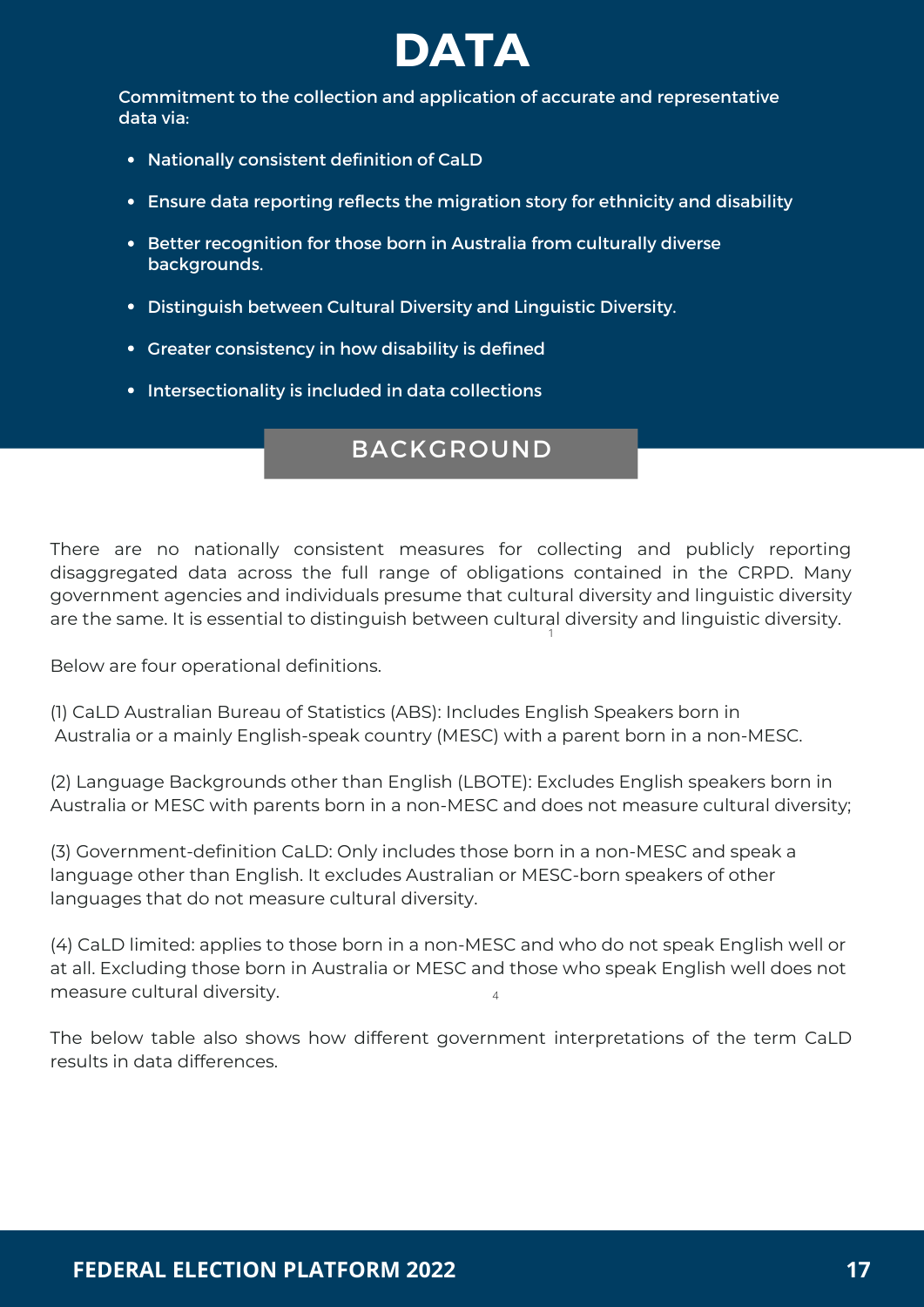

#### Table 1: Need for Assistance 2016 Census

|                            | 15 or under | 16 to 64 | 65 or over | Total |
|----------------------------|-------------|----------|------------|-------|
| CALD – ABS                 | 33.4%       | 41.9%    | 34.8%      | 39.6% |
| LBOTE                      | 23.7%       | 33.2%    | 31.1%      | 31.3% |
| Government definition CALD | 9.0%        | 23.8%    | 22.3%      | 20.5% |
| CALD limited               | 0.6%        | 2.4%     | 4.9%       | 2.4%  |

Source: Census

Backgrounds. An inappropriate anderstanding and poor demittion or each carriadversely Depending on the definition used, it has the power to exclude people from CaLD backgrounds. An inappropriate understanding and poor definition of CaLD can adversely department will guide how they view a population. The description will delineate who is to be included and excluded in data collection, policy frameworks, and service systems.

The term CaLD can be inclusive, or it can be a phrase that increasingly excludes specific populations based on their perceived capacity to communicate in spoken English. As an inclusive term, CaLD caters for all Australian-born CaLD people and those born overseas from culturally diverse backgrounds, regardless of the language spoken.

In addition, there is no nationally agreed standard for survey or administrative data to record ethnicity, disability or intersectionality, or violence. Intersectional discrimination has unique and specific effects on people with disability. It may lead to people being considered different or to another degree of bias or new forms of discrimination not yet acknowledged by law, policy, or research.

People with disability from culturally and linguistically diverse backgrounds, including those in institutional and residential settings, domestic and community settings, mainstream workplace and recreational settings, experience intersectional discrimination that often has aggravating or compounding effects. Yet, this is not recognised or addressed adequately in legislation and policy frameworks in the Australian context to prevent violence and advance the human rights of people with disability. It is NEDA's firm belief that it is imperative to have a nationally consistent definition of cultural diversity, linguistic diversity, and greater consistency in how disability is understood.